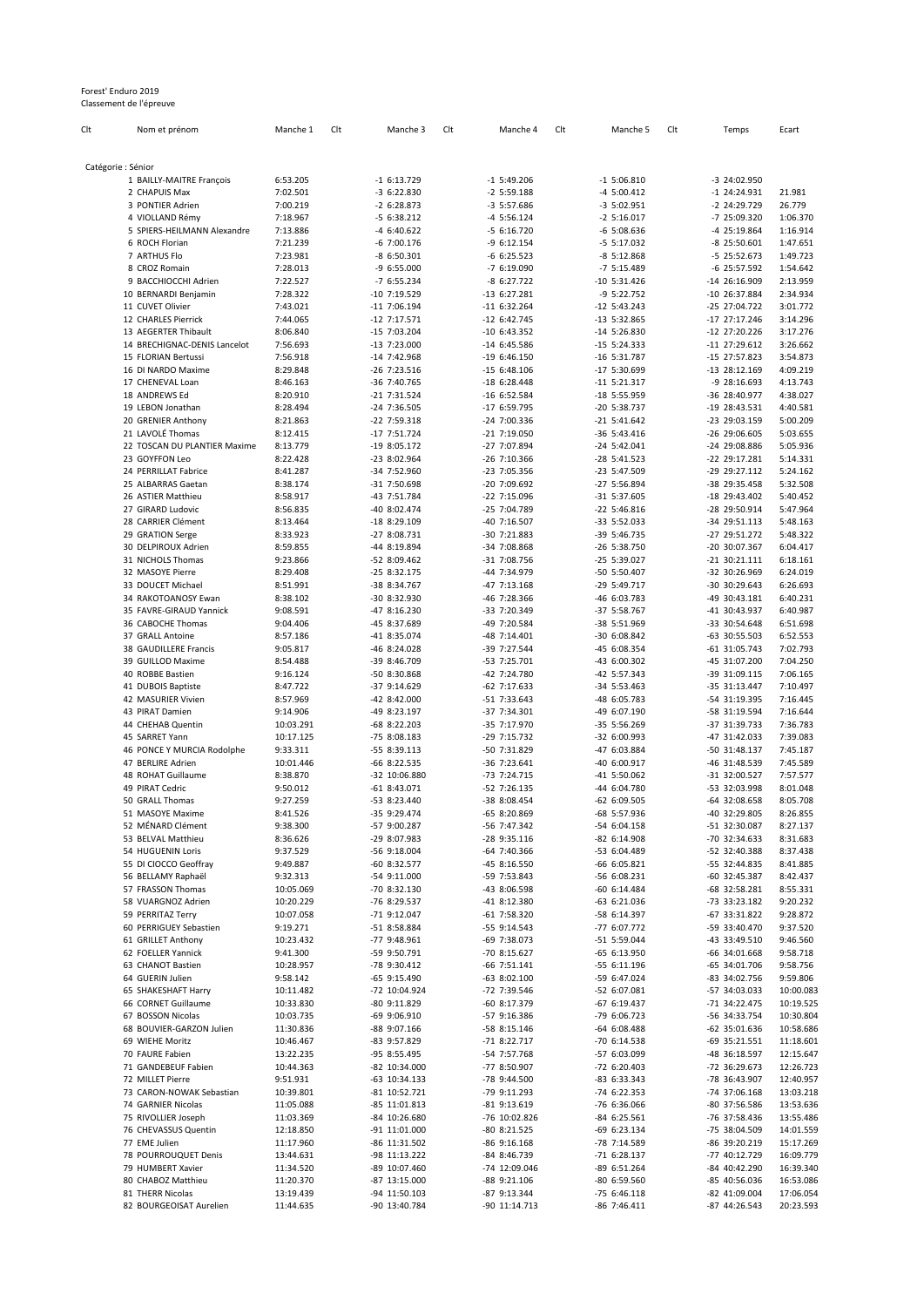| 83 VALLIER Alexis                          | 14:51.746 | -99 13:23.536   | -89 11:39.209    | -87 8:06.739   | -88 48:01.230   | 23:58.280 |
|--------------------------------------------|-----------|-----------------|------------------|----------------|-----------------|-----------|
| 84 MEUZY Lucien                            | 9:55.153  | -64 23:17.518   | -98 9:30.024     | $-816:31.974$  | -81 49:24.669   | 25:21.719 |
| 85 PACOUD Vincent                          | 13:35.676 | -97 16:46.000   | -94 13:19.758    | -90 6:35.341   | -79 50:16.775   | 26:13.825 |
| 86 KNUCHEL Pascal                          | 19:41.417 | -101 20:17.752  | -96 6:56.391     | $-19$ 5:31.868 | $-16$ 52:27.428 | 28:24.478 |
| 87 LEONG Eric                              | 30:23.429 | -103 10:24.998  | -75 8:07.444     | $-61$ 5:59.730 | -44 54:55.601   | 30:52.651 |
|                                            |           |                 |                  |                |                 |           |
|                                            |           |                 |                  |                |                 |           |
| DNS - Absents au départ - Manche 1         |           |                 |                  |                |                 |           |
| REVENU Thomas                              |           |                 |                  |                |                 |           |
| <b>FLORIMONT Mathias</b>                   |           |                 |                  |                |                 |           |
| MAGNAUD Stéphane                           |           |                 |                  |                |                 |           |
| <b>ROSE Tom</b>                            |           |                 |                  |                |                 |           |
| <b>VOISIN Baptiste</b>                     |           |                 |                  |                |                 |           |
|                                            |           |                 |                  |                |                 |           |
| DNF - Abandons - Manche 1                  |           |                 |                  |                |                 |           |
| <b>CHEBANCE Florian</b>                    |           |                 |                  |                |                 |           |
|                                            |           |                 |                  |                |                 |           |
| DNS - Absents au départ - Manche 3         |           |                 |                  |                |                 |           |
| <b>BEGUE Fabien</b>                        | 8:15.621  | $-20$           |                  |                |                 |           |
| RIMAILHO David                             | 8:07.718  | $-16$           |                  |                |                 |           |
| <b>CHEBANCE Florian</b>                    |           |                 |                  |                |                 |           |
|                                            |           |                 |                  |                |                 |           |
|                                            |           |                 |                  |                |                 |           |
| DNF - Abandons - Manche 3<br>PAIRE Florian | 9:50.513  | $-62$           |                  |                |                 |           |
|                                            |           |                 |                  |                |                 |           |
| DNS - Absents au départ - Manche 4         |           |                 |                  |                |                 |           |
| PAIRE Florian                              | 9:50.513  | $-62$           |                  |                |                 |           |
| <b>BOUVARD Benoit</b>                      | 13:04.232 | -93 14:05.477   | $-91$            |                |                 |           |
| PAULIN Yohan                               | 10:15.324 | -74 11:09.999   | $-83$            |                |                 |           |
| <b>BERNARD Emmanuel</b>                    | 29:42.295 | -102 38:48.375  | $-100$           |                |                 |           |
| <b>CORDENOZ Maxime</b>                     | 16:21.681 | -100 20:37.390  | $-97$            |                |                 |           |
|                                            |           |                 |                  |                |                 |           |
| COUQUE Grégory                             | 9:39.593  | -58 9:48.954    | $-68$            |                |                 |           |
| <b>FAURE Grégory</b>                       | 9:12.826  | -48 18:00.267   | $-95$            | 5:58.798       | $-42$           |           |
| <b>GERBER Etienne</b>                      | 12:35.426 | -92 23:57.742   | -99              |                |                 |           |
| GIORDANO Jérôme                            | 10:15.071 | -73 11:18.096   | $-85$            |                |                 |           |
| LE GUILLOUZIC Florent                      | 8:34.571  | -28 8:10.649    | -32              |                |                 |           |
| SAUTHIER Franck                            | 10:33.446 | -79 16:34.855   | $-93$            |                |                 |           |
|                                            |           |                 |                  |                |                 |           |
| DNS - Absents au départ - Manche 5         |           |                 |                  |                |                 |           |
| <b>JECKEL Romain</b>                       | 10:03.264 | $-67$ 11:08.421 | -82 11:48.640    | -88            |                 |           |
| LEDER Léonard                              | 13:31.286 | -96 14:58.750   | -92 10:03.928    | $-85$          |                 |           |
| <b>MONNIN Ludovic</b>                      | 8:40.598  | $-33$ 9:46.211  | -67 9:01.279     | $-73$          |                 |           |
|                                            |           |                 |                  |                |                 |           |
|                                            |           |                 |                  |                |                 |           |
| Catégorie : Junior                         |           |                 |                  |                |                 |           |
| 1 MORVAN Martin                            | 7:45.384  | $-2$ 7:17.475   | $-16:35.237$     | $-1$ 5:26.745  | $-1$ 27:04.841  |           |
| 2 CLAPIER Esteban                          | 7:43.674  | $-1$ 7:40.755   | $-46:51.106$     | $-3$ 5:33.081  | $-2$ 27:48.616  | 43.775    |
| 3 BIRRAUX Simon                            | 8:10.650  | -4 7:28.836     | $-26:48.333$     | $-2$ 5:35.204  | -3 28:03.023    | 58.182    |
| 4 BALASTEGUI Ulysse                        | 8:20.232  | $-5$ 7:40.598   | -3 7:00.559      | $-5$ 5:47.281  | -4 28:48.670    | 1:43.829  |
| 5 PARMENTIER Florian                       | 9:00.363  | $-77:54.521$    | $-66:57.356$     | -4 5:58.998    | -7 29:51.238    | 2:46.397  |
| 6 CALIMODIO Valentin                       | 8:40.419  | $-68:37.743$    | -7 7:21.535      | $-6$ 5:51.939  | -5 30:31.636    | 3:26.795  |
| 7 MASSALOUX Thibault                       | 9:15.895  | -10 7:53.082    | -5 8:40.597      | $-11$ 5:55.170 | -6 31:44.744    | 4:39.903  |
| 8 GAUDILLERE Gaspar                        | 9:06.178  | $-88:55.000$    | -8 7:40.076      | $-76:05.302$   | -9 31:46.556    | 4:41.715  |
| 9 SLEDZ Pierre                             | 9:06.315  | -9 9:48.759     | $-11$ 8:14.878   | -9 6:03.886    | -8 33:13.838    | 6:08.997  |
|                                            |           |                 |                  |                |                 |           |
| 10 DE BONO Robin                           | 10:04.250 | -11 9:13.032    | $-98:02.615$     | $-86:21.777$   | -12 33:41.674   | 6:36.833  |
| 11 DI CIOCCO Tom                           | 10:16.269 | -12 10:07.000   | $-12$ 8:33.483   | $-10$ 6:17.831 | -11 35:14.583   | 8:09.742  |
| 12 GROSGOJAT Nathan                        | 12:48.738 | $-179:24.305$   | -10 8:53.836     | $-12$ 6:13.203 | -10 37:20.082   | 10:15.241 |
| 13 RODRIGUEZ Dylan                         | 12:41.203 | $-16$ 13:15.000 | $-13$ $9:12.803$ | $-13$ 6:39.667 | $-13$ 41:48.673 | 14:43.832 |
|                                            |           |                 |                  |                |                 |           |
| DNS - Absents au départ - Manche 1         |           |                 |                  |                |                 |           |
| <b>FRANCONY Loïc</b>                       |           |                 |                  |                |                 |           |
|                                            |           |                 |                  |                |                 |           |
| DNS - Absents au départ - Manche 3         |           |                 |                  |                |                 |           |
| <b>DUFOUR Baptiste</b>                     | 11:56.519 | $-15$           |                  |                |                 |           |
|                                            |           |                 |                  |                |                 |           |
| DNF - Abandons - Manche 3                  |           |                 |                  |                |                 |           |
| PALLAI Loris                               | 7:59.611  | $-3$            |                  |                |                 |           |
| <b>BREYTON Théo</b>                        | 10:43.253 | $-13$           |                  |                |                 |           |
|                                            |           |                 |                  |                |                 |           |
| DNS - Absents au départ - Manche 4         |           |                 |                  |                |                 |           |
| PALLAI Loris                               | 7:59.611  | $-3$            |                  |                |                 |           |
| <b>BREYTON Théo</b>                        | 10:43.253 | $-13$           |                  |                |                 |           |
| <b>FAURE Jules</b>                         | 11:38.514 | $-14$ 18:59.010 | $-14$            |                |                 |           |
|                                            |           |                 |                  |                |                 |           |
| Catégorie : Cadet                          |           |                 |                  |                |                 |           |
| 1 MIRABEL Nathan                           | 8:05.975  | $-2$ 7:16.045   | $-16:37.112$     | $-1$ 5:23.408  | -1 27:22.540    |           |
| 2 FLEURY Mathis                            | 8:04.540  | $-1$ 7:30.815   | $-36:39.463$     | $-2$ 5:32.835  | -2 27:47.653    | 25.113    |
| 3 SAYER TIII                               | 8:09.835  | $-37:27.157$    | $-26:54.331$     | -3 5:47.899    | -3 28:19.222    | 56.682    |
| 4 JOUVE Batiste                            | 8:19.888  | -4 7:45.875     | -5 7:08.994      | -4 5:49.785    | -6 29:04.542    | 1:42.002  |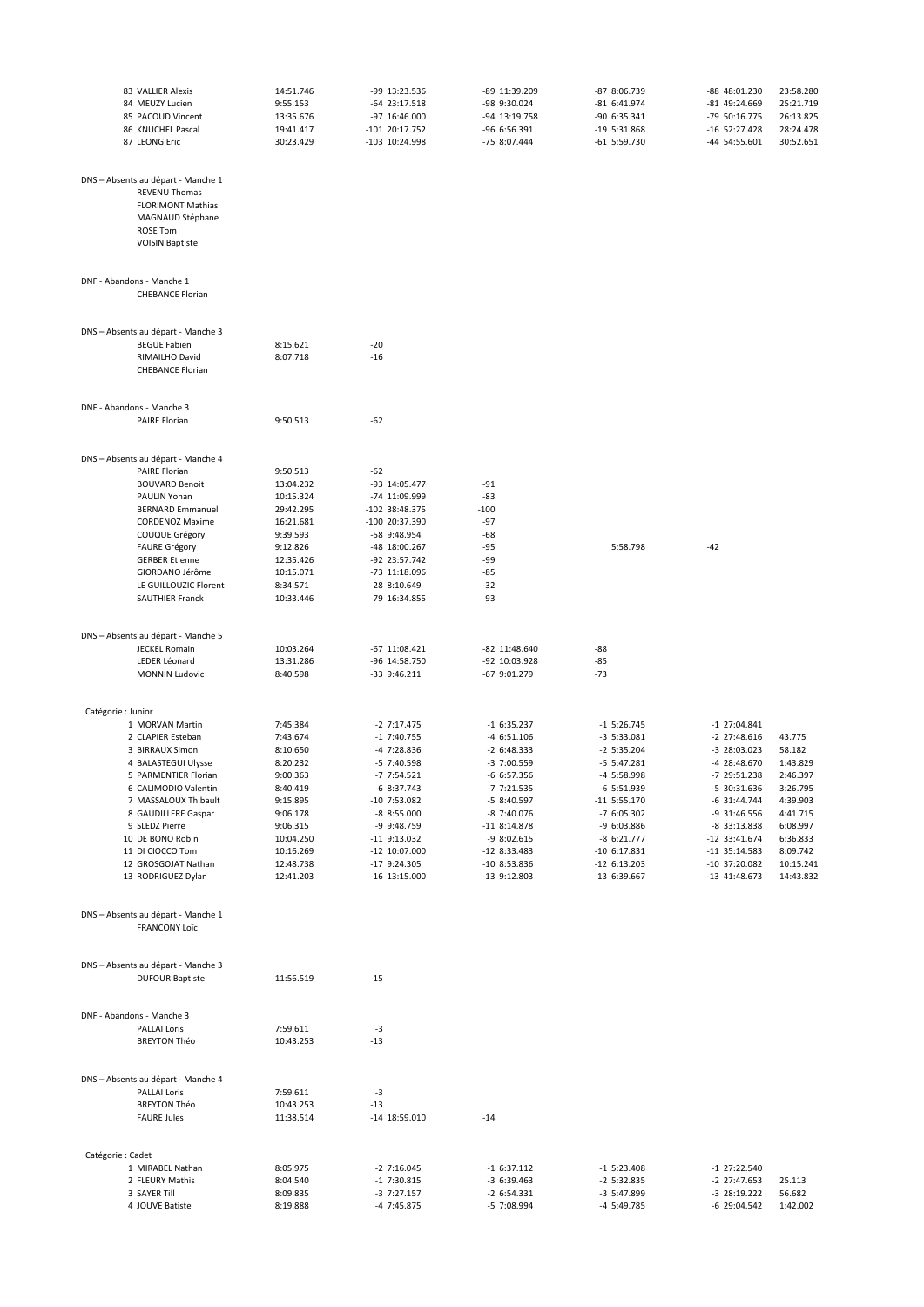| 5 GAUTHIER Mathieu                                        | 8:21.353  | $-5$ 9:24.385    | $-8$ 7:26.105  | $-7$ 5:49.487  | -5 31:01.330             | 3:38.790  |
|-----------------------------------------------------------|-----------|------------------|----------------|----------------|--------------------------|-----------|
| 6 TERRASSON Gabin                                         | 8:51.855  | $-68:55.825$     | $-6$ 7:24.635  | $-6$ 5:53.190  | -7 31:05.505             | 3:42.965  |
| 7 BARNIER Xavier                                          | 9:39.491  | -7 9:57.305      | $-11$ 7:54.297 | $-86:38.480$   | -14 34:09.573            | 6:47.033  |
| 8 PECCLET Maxime                                          | 11:08.239 | -13 9:35.857     | $-98:03.798$   | -9 6:08.785    | -9 34:56.679             | 7:34.139  |
|                                                           |           |                  |                |                |                          |           |
| 9 DAINCHE Théo                                            | 9:44.488  | $-8$ 11:05.026   | -15 8:07.762   | $-10$ 6:02.052 | -8 34:59.328             | 7:36.788  |
| 10 RAMELLA-VOLPET Noe                                     | 10:36.195 | $-10$ 9:50.673   | $-10$ 8:34.109 | $-13$ 6:31.638 | -13 35:32.615            | 8:10.075  |
| 11 BOUEDEC Samuel                                         | 10:14.901 | -9 10:09.030     | $-13$ 8:45.684 | $-14$ 6:27.461 | -11 35:37.076            | 8:14.536  |
| 12 PAGÈS Jules                                            | 10:47.213 | $-12$ 9:58.451   | $-12$ 8:53.297 | $-156:29.271$  | -12 36:08.232            | 8:45.692  |
| 13 TROJA Hugo                                             | 10:46.681 | -11 10:57.573    | -14 8:29.439   | $-116:14.449$  | $-10$ 36:28.142          | 9:05.602  |
|                                                           |           |                  |                |                |                          |           |
| 14 RAVANEL Hector                                         | 12:21.238 | -16 9:15.862     | $-78:32.201$   | $-12$ 7:31.269 | -16 37:40.570            | 10:18.030 |
| 15 CHEHAB Timothé                                         | 14:17.279 | -17 14:04.000    | $-16$ 8:55.082 | $-16$ 6:41.037 | -15 43:57.398            | 16:34.858 |
| 16 BEDOS Noé                                              | 23:32.175 | -20 7:43.304     | $-47:17.141$   | $-5$ 5:48.298  | -4 44:20.918             | 16:58.378 |
|                                                           |           |                  |                |                |                          |           |
| DNS - Absents au départ - Manche 1<br><b>SCHAMME Hugo</b> |           |                  |                |                |                          |           |
|                                                           |           |                  |                |                |                          |           |
| DNF - Abandons - Manche 1<br><b>LEFLAIVE Alec</b>         |           |                  |                |                |                          |           |
| DNS - Absents au départ - Manche 3                        |           |                  |                |                |                          |           |
| CHARVET Kyrian                                            | 20:08.938 | $-19$            |                |                |                          |           |
|                                                           |           |                  |                |                |                          |           |
| RYZHANKOV Egor                                            | 11:11.154 | $-15$            |                |                |                          |           |
|                                                           |           |                  |                |                |                          |           |
| DNF - Abandons - Manche 3                                 |           |                  |                |                |                          |           |
| <b>IMBERT Elliot</b>                                      | 11:09.235 | -14              |                |                |                          |           |
| LEFLAIVE Alec                                             |           |                  |                |                |                          |           |
| ROCH Timothée                                             | 16:15.885 | $-18$            |                |                |                          |           |
|                                                           |           |                  |                |                |                          |           |
|                                                           |           |                  |                |                |                          |           |
| DNS - Absents au départ - Manche 4                        |           |                  |                |                |                          |           |
| <b>IMBERT Elliot</b>                                      | 11:09.235 | $-14$            |                |                |                          |           |
| LEFLAIVE Alec                                             |           |                  |                |                |                          |           |
| ROCH Timothée                                             | 16:15.885 | $-18$            |                |                |                          |           |
|                                                           |           |                  |                |                |                          |           |
| Catégorie : Master 1 Homme                                |           |                  |                |                |                          |           |
|                                                           |           |                  |                |                |                          |           |
| 1 PACCARD Yoann                                           | 7:02.590  | $-16:37.970$     | $-16:19.947$   | $-1$ 5:13.959  | $-1$ 25:14.466           |           |
| 2 PERRIN Ludovic                                          | 7:55.018  | $-2$ 7:45.244    | -4 6:57.038    | $-3$ 5:44.847  | -4 28:22.147             | 3:07.681  |
| 3 FLOURET Mathieu                                         | 8:08.891  | $-37:38.204$     | -3 7:00.649    | $-5$ 5:36.891  | -3 28:24.635             | 3:10.169  |
| 4 AGUET Stéphane                                          | 8:24.986  | $-47:51.604$     | $-56:55.628$   | $-2$ 5:32.420  | -2 28:44.638             | 3:30.172  |
| 5 DALLACOSTA Franck                                       | 8:31.858  | -5 7:36.945      | $-26:59.034$   | $-4$ 5:48.865  | -7 28:56.702             | 3:42.236  |
| 6 GEVAUDAN Yann                                           | 8:36.629  | $-68:07.746$     | $-6$ 7:11.868  | $-6$ 5:48.230  | -5 29:44.473             | 4:30.007  |
|                                                           |           |                  |                |                |                          |           |
| 7 JANIN Alexandre                                         | 9:41.340  | $-128:29.484$    | $-87:21.119$   | $-7$ 5:48.514  | $-6$ 31:20.457           | 6:05.991  |
| 8 GAUTHIER Franck                                         | 9:12.353  | $-98:2.080$      | -9 7:59.504    | $-10$ 6:10.915 | -10 32:04.852            | 6:50.386  |
| 9 GAUDILLERE Nicolas                                      | 9:08.041  | $-88:58.000$     | $-11$ 8:01.346 | $-12$ 6:02.906 | -8 32:10.293             | 6:55.827  |
| 10 COURVOISIER Franck                                     | 9:25.250  | $-10$ $9:11.301$ | -12 7:33.999   | $-86:09.901$   | -9 32:20.451             | 7:05.985  |
| 11 GAUTHIER Nicolas                                       | 9:45.851  | $-14$ 8:43.427   | $-10$ 7:50.886 | $-96:11.430$   | -12 32:31.594            | 7:17.128  |
| 12 GAL Stéphane                                           | 10:07.214 | $-16$ 9:42.000   | $-158:02.452$  | $-13$ 6:11.012 | $-11$ 34:02.678          | 8:48.212  |
|                                                           |           |                  |                |                |                          |           |
| 13 PELLETIER Marc                                         | 10:34.167 | $-179:15.033$    | -13 8:54.358   | -17 6:30.554   | -15 35:14.112            | 9:59.646  |
| 14 ROSER Craig                                            | 10:05.864 | -15 9:29.322     | $-14$ 9:26.305 | $-19$ 6:32.215 | -16 35:33.706            | 10:19.240 |
| 15 NAEPELS Frédéric                                       | 13:48.964 | -22 10:17.721    | -18 7:59.929   | $-116:23.034$  | -13 38:29.648            | 13:15.182 |
| 16 CALIMODIO Stéphane                                     | 12:33.159 | -21 10:53.275    | -19 9:28.073   | $-20$ 6:29.174 | -14 39:23.681            | 14:09.215 |
| 17 MASSALOUX Vincent                                      | 11:59.393 | -19 11:20.246    | -20 9:25.214   | -18 7:13.329   | -17 39:58.182            | 14:43.716 |
|                                                           |           |                  |                |                |                          |           |
| 18 RINSOZ Sébastien                                       | 16:09.281 | $-25$ 13:15.753  | -21 10:48.075  | $-21$ 7:16.438 | -18 47:29.547            | 22:15.081 |
|                                                           |           |                  |                |                |                          |           |
| DNS - Absents au départ - Manche 3                        |           |                  |                |                |                          |           |
| <b>LEIGNIER Stephane</b>                                  | 11:15.229 | $-18$            |                |                |                          |           |
| LESUEUR David                                             | 14:18.587 | $-23$            |                |                |                          |           |
|                                                           |           |                  |                |                |                          |           |
| DNF - Abandons - Manche 3                                 |           |                  |                |                |                          |           |
| <b>HILARION Mathieu</b>                                   | 12:04.808 | $-20$            | 8:31.926       | $-16$ 7:33.864 | $-19$                    |           |
| <b>STETTLER Olivier</b>                                   | 14:40.474 | $-24$            |                |                |                          |           |
|                                                           |           |                  |                |                |                          |           |
|                                                           |           |                  |                |                |                          |           |
| DNS - Absents au départ - Manche 4                        |           |                  |                |                |                          |           |
| <b>BROUTY Pierre-Henri</b>                                | 9:27.249  | $-11$ 9:58.354   | $-17$          |                |                          |           |
| <b>STETTLER Olivier</b>                                   | 14:40.474 | $-24$            |                |                |                          |           |
|                                                           |           |                  |                |                |                          |           |
|                                                           |           |                  |                |                |                          |           |
| DNS - Absents au départ - Manche 5                        |           |                  |                |                |                          |           |
| PICOD Vincent                                             | 9:44.590  | $-13$ 9:46.240   | $-16$ 8:18.695 | $-15$          |                          |           |
| <b>MAULINI Nicolas</b>                                    | 9:00.072  | $-78:15.893$     | $-78:15.375$   | $-14$          |                          |           |
|                                                           |           |                  |                |                |                          |           |
| Catégorie : Master 2 Homme                                |           |                  |                |                |                          |           |
| 1 PLOUVIER Franck                                         | 9:43.377  | $-1$ 9:10.824    | $-1$ 7:38.787  | $-16:16.477$   | $-1$ 32:49.465           |           |
|                                                           |           |                  |                |                |                          | 5:05.850  |
| 2 LEFEBVRE Didier                                         | 11:38.268 | -4 11:09.000     | $-38:34.139$   | $-2$ 6:33.908  | -3 37:55.315             |           |
| 3 WATKINS Ash                                             | 11:21.865 | $-3$ 11:06.224   | $-2$ 9:00.768  | $-3$ 6:47.408  | -4 38:16.265             | 5:26.800  |
| 4 BELVAL Stéphane                                         | 12:38.931 | $-5$ 14:05.000   | -4 10:00.466   | -4 6:33.362    | -2 43:17.759             | 10:28.294 |
| 5 BOURGUIGNON Bernard                                     | 20:49.425 | -6 21:33.972     | -5 17:48.477   | $-5$ 11:05.673 | -5 1h11:17.547 38:28.082 |           |

DNS - Absents au départ - Manche 1